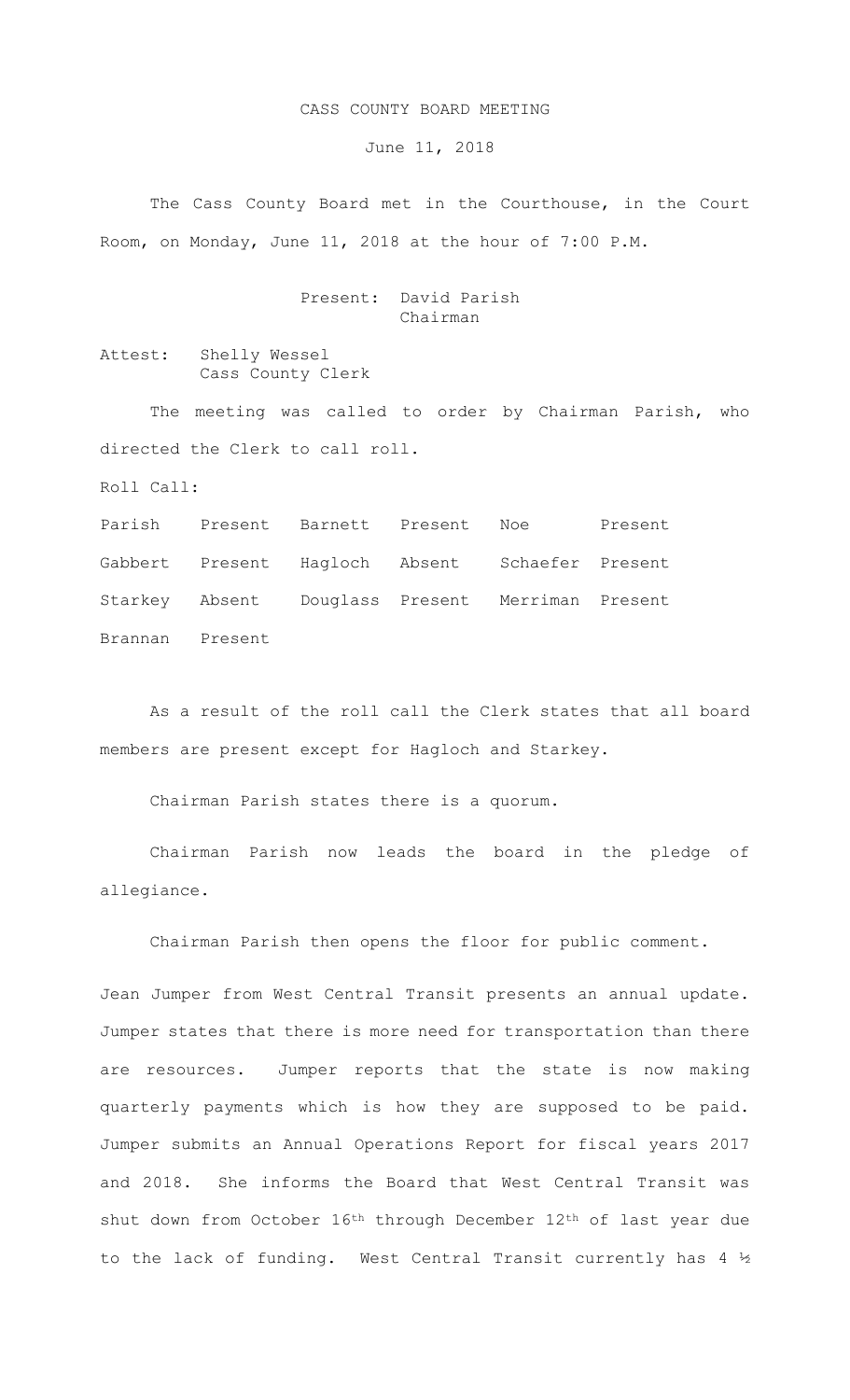drivers with one on medical leave and another scheduled to take medical leave. Jumper introduces Ed Parker, County System Manager for Cass and Brown Counties. Jumper states the funds from Cass County rides are covering the overhead costs and a Morgan County Grant is also helping to cover expenses.

The Clerk next reads the minutes from the May 14, 2018 Cass County Board Meeting.

Brannan makes a motion to approve the minutes and Noe seconds the motion. The vote is by acclamation and declared carried.

Chairman Parish directs the Clerk to read the Correspondence.

Clerk Wessel reads thank you cards from the family of Eva Lynn and also two scholarship recipients.

Chairman Parish next calls for reports from the standing committees:

Barnett, Chairman of the Courthouse and Jail committee, reports the committee met on June 7, 2018 and reviewed and approved all bills as presented.

Merriman reports the Road and Bridge committee met on June 4, 2018 and paid all bills.

Merriman, Chairman of the Public Safety, Environment and Housing Committee, reports the committee met May 29, 2018.

Merriman reports Animal Control met May 24, 2018. Merriman reports that there was no quorum, however he did receive a report from Animal Control. There were 13 dogs picked up, 7 returned to the owners, 4 adopted, and 2 were euthanized.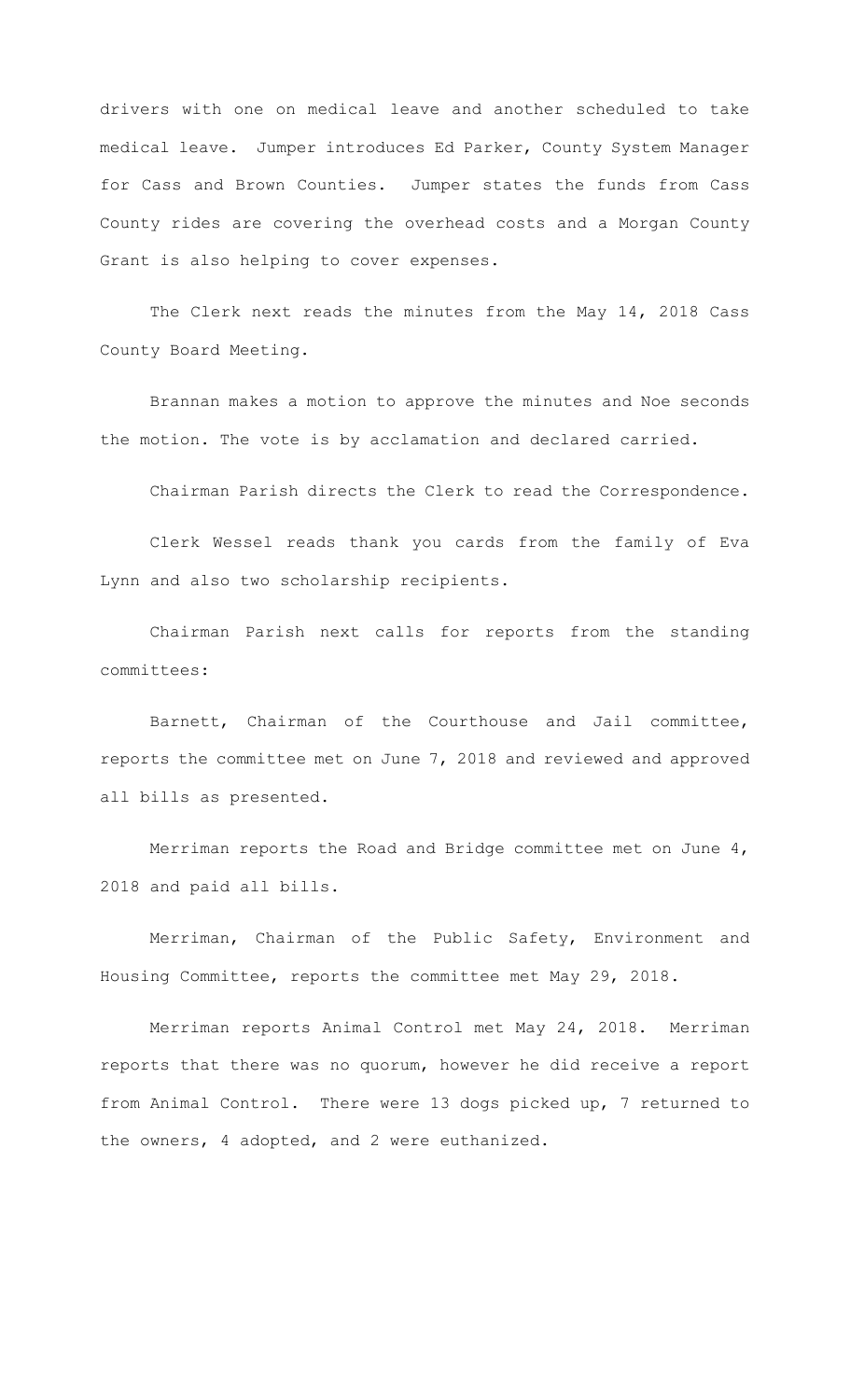Merriman reports that Rural Water met May 15, 2018. The latest addition is 75% complete. Merriman also states that a grant for \$70,000 was received.

Brannan reports that Housing met May 17, 2018. The committee discussed the Cass Affordable Housing Project. Brannan reports that the Beardstown office was closed May 16 through May 18, 2018 for tax credit training. Brannan reports that Laymon Carter has a check for \$37,022.50 for the Affordable Housing Project. The ground breaking took place on May 24, 2018. Brannan reports that after 90 days at 80% occupancy, Cass Housing will receive \$111,000.00. Cass Housing will also receive \$23,000.00 for cash flow for operating and development fees. Brannan reports that Rushville has shown an interest in a 20 to 40 unit housing development like the one in Virginia. If Rushville decides to move forward, Cass County will get a 5% fee for overseeing and managing the housing unit.

Brannan states that the trial did begin on June 4, 2018.

 Brannan reports that Steve started a new program to help people pay their utility bills up to \$250.00. This program is going to be reevaluated to assure that only individuals in need receive the assistance.

Brannan reports that the Health Board met and there are no current cases of TB in Cass County. Sarahi Perez has been hired as the new receptionist for the Beardstown office. Brannan also reports that the Health Department is providing containers to collect ticks and mosquitoes to be sent into the state for testing.

Merriman, reporting for the Supervisor of Assessment's Committee, reports the Committee met May 21, 2018. Merriman reports that there are a few applicants for the vacancy in the Assessor's office. The committee discussed the Manatron contract.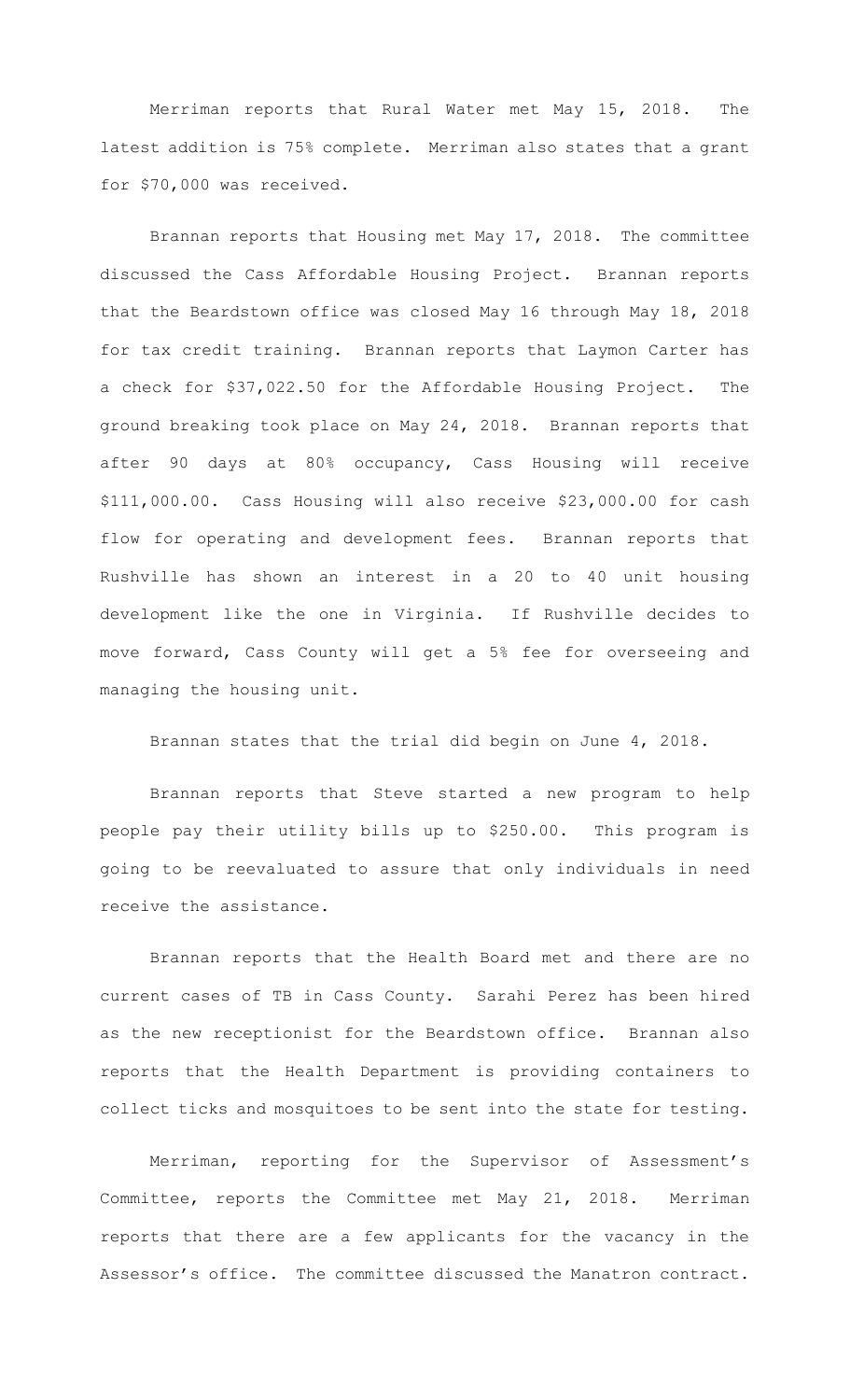Merriman reports that the fly over is complete. The next meeting will be held on June 18, 2018 at 6:00 p.m.

Schaefer reports the Annual Meeting for Arenzville Rural Water will be held on June 19, 2018 at 7:00 p.m. Schaefer states that the board will need to replace board member Andrews, following his resignation.

Noe, reporting for O.E.D.C., reports that they met May 24, 2018 and there was no quorum. Noe states that the committee discussed the Beardstown Blues, Brews, and BBQ festival. The committee is also scheduled to tour the fish plant in Beardstown next month.

There are no reports from the following committees: Finance and Judiciary Legislative Liquor Control Economic Development Policies and Procedures Insurance and Bonds Mental Health O.E.D.C. Tourism Beardstown T.I.F. Coop Ext  $E - 9 - 1 - 1$ The Board next moves on to new business.

Chairman Parish presents the appointments of Pat Blair to replace Randy Whewell on the Cass County Mental Health Board 708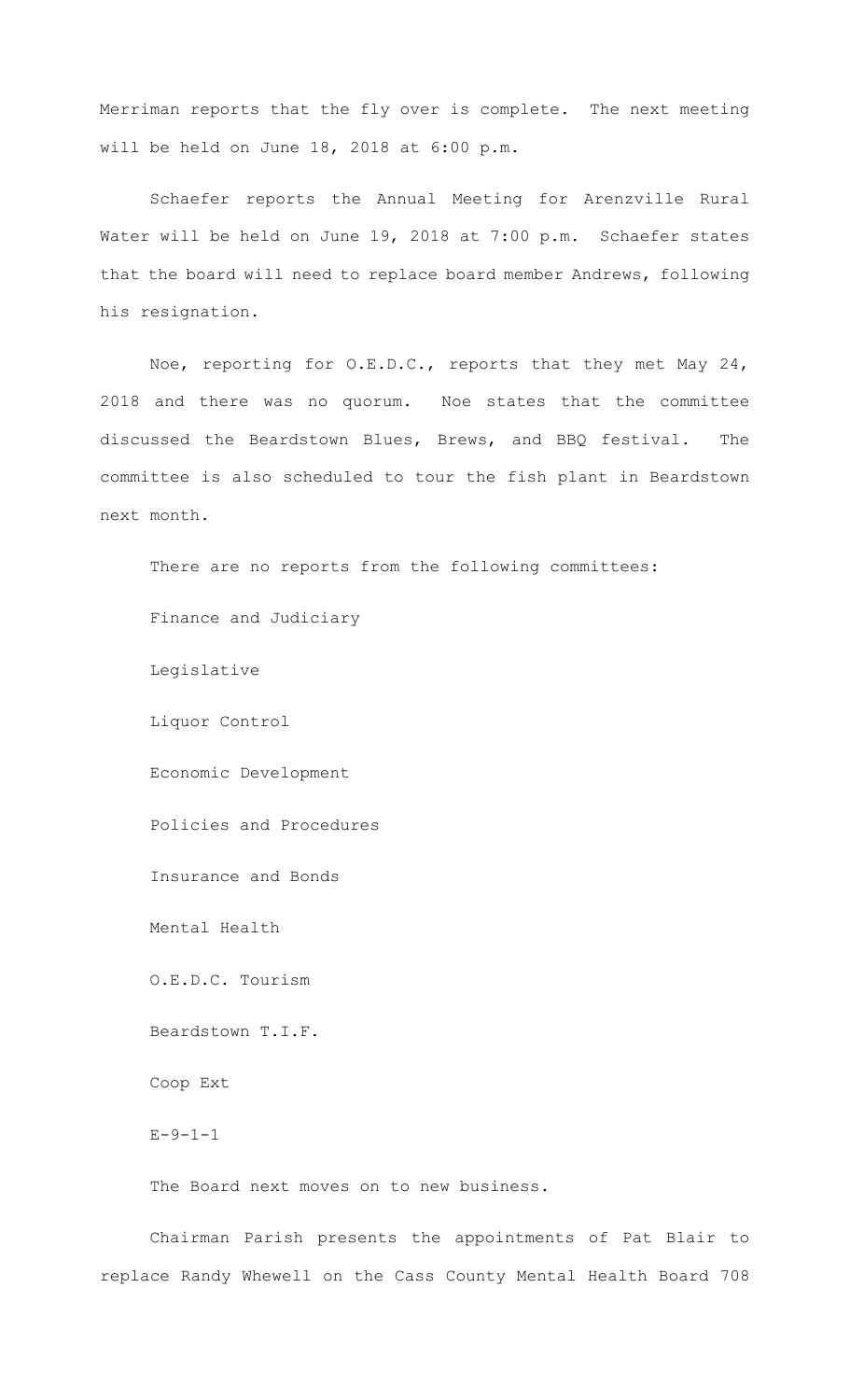term ending June 2021, Joyce Brannan and Carrie Carls to Cass County Mental Health Board 708 terms ending June 2021. David Bunfill to Cass County E-9-1-1 Board term ending May 2019, Mike Ryan and Paul Booth to Cass County E-9-1-1 Board terms ending May 2021, and Chere Kay Garner as Court Disability Coordinator. Barnett makes the motion to approve the appointments and Douglass seconds the motion. The vote is by acclamation and declared carried.

Chairman Parish next presents for approval the Contract Renewal Agreement with Illinois Power Marketing D/B/A Homefield Energy. Merriman makes a motion to approve and Schaefer seconds the motion. The vote is by acclamation and declared carried.

 Chairman Parish next presents for approval the list of Democratic and Republican Election Judges for the 2018-2020 Term. Merriman makes a motion to approve and Noe seconds the motion. The vote is by acclamation and declared carried.

Chairman Parish next presents the Cass County Prevailing Wage Ordinance. Douglass makes a motion to approve the ordinance and Schaefer seconds the motion. The vote is by acclamation and declared carried.

The Clerk next presents the 2018 Inventories for Circuit Clerk, Treasurer, County Clerk and Recorder, Judge Hardwick, State's Attorney, Law Library, Supervisor of Assessments, Probation, Sheriff's Office (Janitor's Office and Courtrooms), E.S.D.A., E-9-1-1, Animal Control, Health Department, and T.B. Brannan makes a motion to receive the inventories and Gabbert seconds the motion. The vote is by acclamation and declared carried.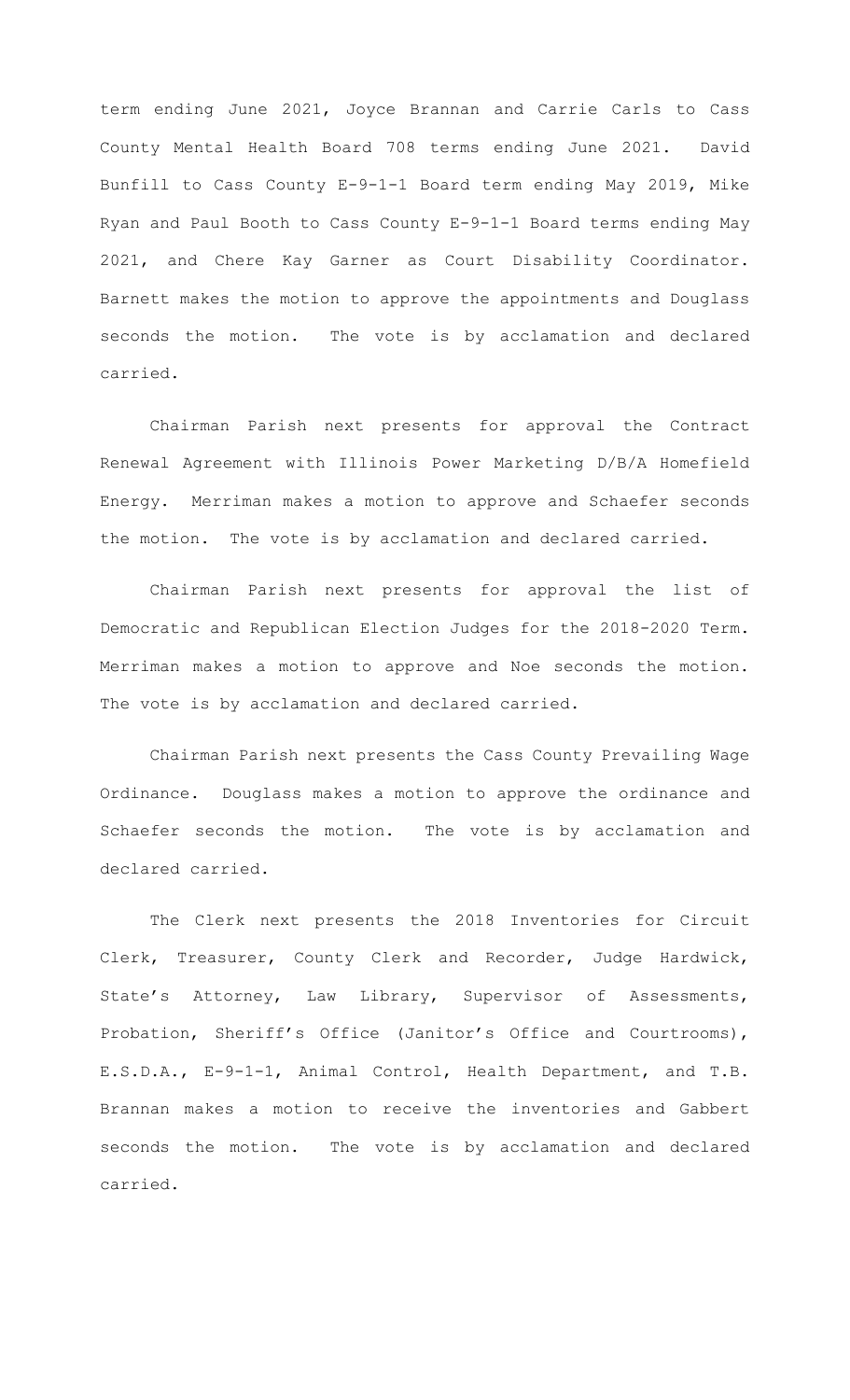Under Other New Business:

Chairman Parish asks Kelly Cagle to speak on behalf of the Beardstown Harbor Project. Cagle states that the Beardstown Harbor Project is moving forward and has applied for a 1 million dollar grant from the Army Corps of Engineers. Cagle states that the Harbor Project is receiving support from many local and state Government Officials.

Chairman Parish next presents a Resolution for the Cass County Board to provide a letter of support to the Beardstown Harbor Project. Schaefer makes a motion to approve the resolution and Douglass seconds the motion. The vote is by acclamation and declared carried.

Cagle thanks the Board for their consideration and support.

 The Clerk next presents the monthly reports of the Sheriff, Treasurer, Zoning Officer, Circuit Clerk, County Clerk, Death Examiner, Maintenance Engineer, Public Defender and State's Attorney. A motion to receive the reports is made by Merriman and seconded by Brannan. The vote is by acclamation and declared carried.

The Clerk next presents the Semi- Annual reports of the County Clerk, Circuit Clerk, Sheriff and Treasurer. A motion to receive the Semi - Annual reports is made by Douglass and seconded by Noe. The vote is by acclamation and declared carried.

The approval of claims is presented by Chairman Parish. A motion to approve the claims is made by Brannan and seconded by Barnett. Chairman Parish directs the Clerk to call roll.

The Clerk calls roll.

Roll Call: